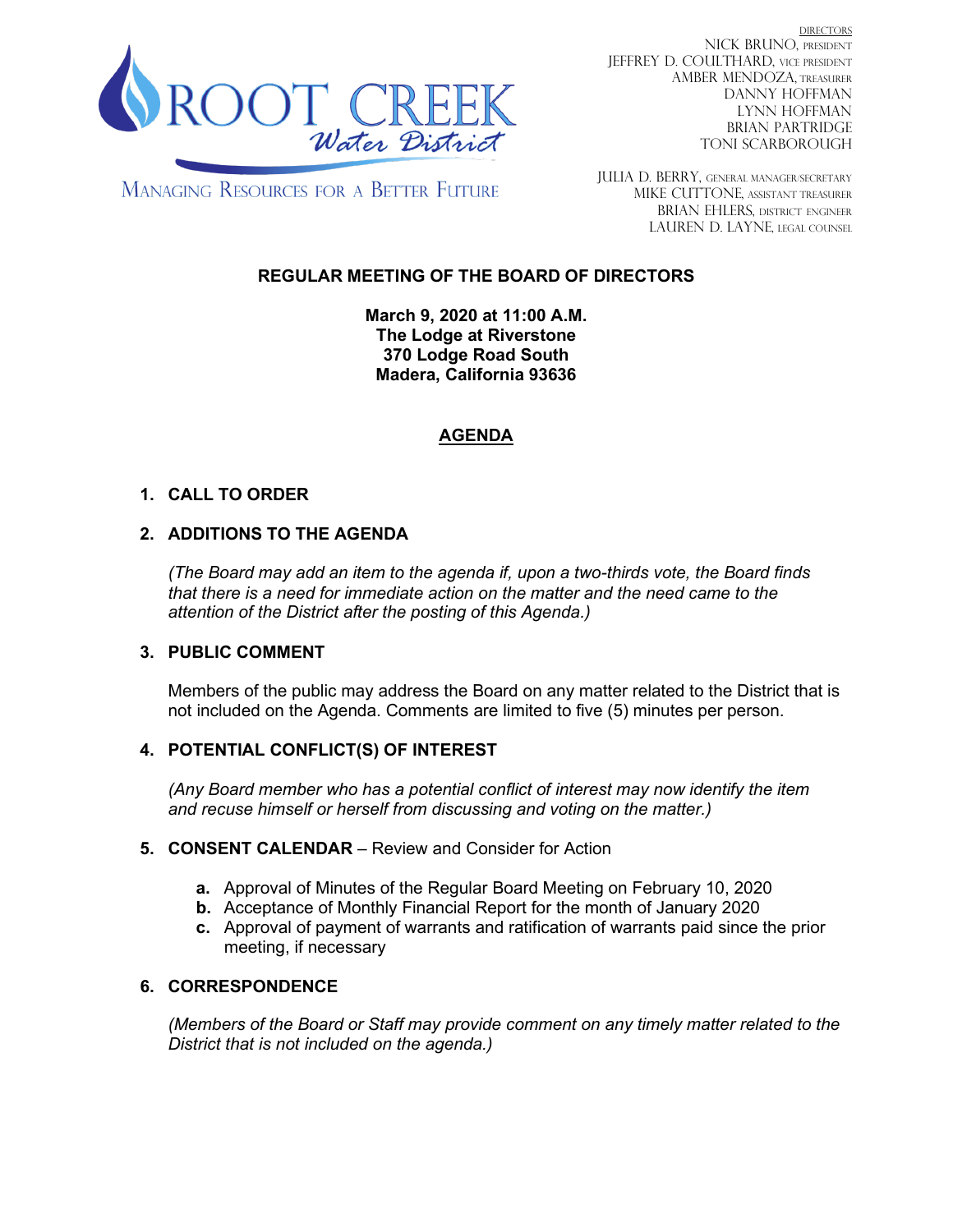### **PUBLIC HEARING**

- **7. Riverstone Elementary School Connection Fee Adoption-** Review and consider action to adopt Water, Sewer and Strom Drain Connection Fees for Riverstone Elementary School.
- **8. Non-Residential Connection Fees-** Review and consider action to adopt Water and Sewer connection fees for non-residential properties.

*Close Public Hearing*

**9. BOARD ACTION ITEMS** - The Board may take action on any of the following items:

#### **NEW BUSINESS**

- **a. District Standard Update -** Review and consider action to adopt an updated standard for 1-inch and 2-inch Automatic Air Release and Vacuum Valve.
- **b. District Shut Off Policy –** Review and consider action to adopt update to the District's Utility Service Policy manual, updated to include the requirements of SB 998 regarding water shutoff notifications, and adopt the "Establishing Utility Service Document."
- **c. Riverstone Elementary School Manhole Exemption-** Review and consider action to remove the requirement for a metering manhole for Riverstone Elementary School.
- **10. COMMITTEE REPORTS -** The Board may take action on any of the following items
	- **a. Wastewater Treatment – Ad Hoc Committee.** Report from the Ad Hoc Committee on recent discussions and recommendations to the Board of Directors.
	- **b. Water Supply and Utilization – Ad hoc Committee.** Report from the Ad Hoc Committee on recent discussions and recommendations to the Board of Directors.
- **11. DISTRICT ENGINEER'S REPORT -** The Board may take action on any of the following items
	- **a.** Operations Monthly Report
	- **b.** Wastewater Treatment Facility (WWTF) Status
	- **c.** Other District Matters
- **12. LEGAL COUNSEL REPORT** The Board may take action on any of the following items
	- **a.** Legislation
	- **b.** Legal matters affecting the District
- **13. GENERAL MANAGER'S REPORT** The Board may take action on any of the following items
	- **a.** Monthly Operations